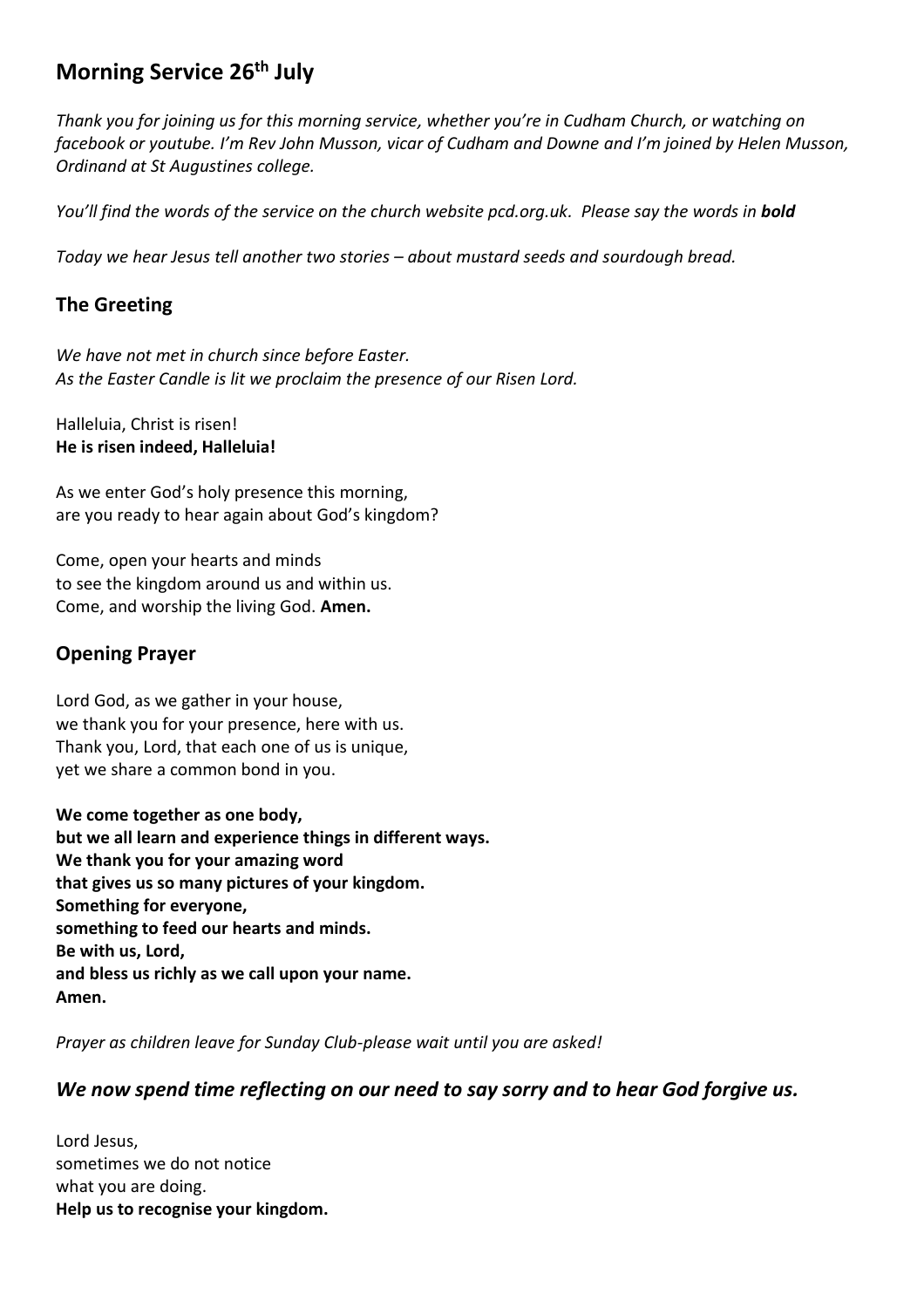Sometimes we are too concerned about ourselves to notice other people in need: **Help us to recognise your kingdom.**

Sometimes we miss the opportunity to serve you and others: **Help us to recognise your kingdom. Amen.**

May the God of love bring us back to himself, forgive us our sins, and assure us of his eternal love in Jesus Christ our Lord. **Amen.**

# **Prayer for Today – 7 th Sunday after Trinity**

Generous God, you give us gifts and make them grow: though our faith is small as mustard seed, make it grow to your glory and the flourishing of your kingdom; through Jesus Christ our Lord. **Amen.**

# **Bible Reading Matthew 13.31-33,44-52**

Hear the Gospel of our Lord Jesus Christ according to Matthew **Glory to you, O Lord**

31 Jesus told the crowd another parable: "The kingdom of heaven is like a mustard seed, which a man took and planted in his field. 32 Though it is the smallest of all seeds, yet when it grows, it is the largest of garden plants and becomes a tree, so that the birds come and perch in its branches."

33 He told them still another parable: "The kingdom of heaven is like yeast that a woman took and mixed into about sixty pounds of flour until it worked all through the dough."

44 "The kingdom of heaven is like treasure hidden in a field. When a man found it, he hid it again, and then in his joy went and sold all he had and bought that field.

45 "Again, the kingdom of heaven is like a merchant looking for fine pearls. 46 When he found one of great value, he went away and sold everything he had and bought it.

47 "Once again, the kingdom of heaven is like a net that was let down into the lake and caught all kinds of fish. 48 When it was full, the fishermen pulled it up on the shore. Then they sat down and collected the good fish in baskets, but threw the bad away. 49 This is how it will be at the end of the age. The angels will come and separate the wicked from the righteous 50 and throw them into the blazing furnace, where there will be weeping and gnashing of teeth.

51 "Have you understood all these things?" Jesus asked. "Yes," they replied.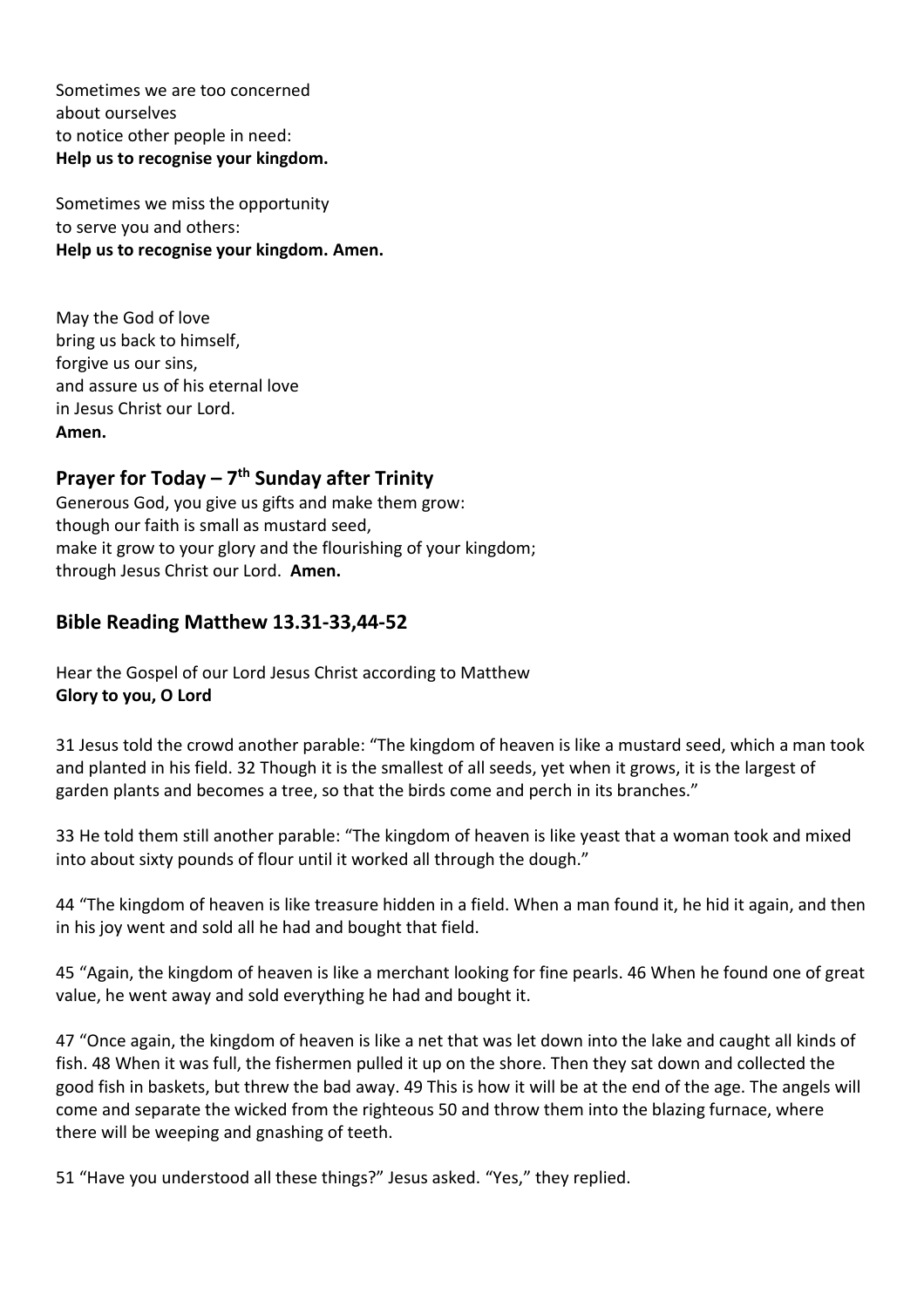52 He said to them, "Therefore every teacher of the law who has become a disciple in the kingdom of heaven is like the owner of a house who brings out of his storeroom new treasures as well as old."

This is the Gospel of the Lord **Praise to you, O Christ**

#### **Talk**

Thanks for joining us if you're watching this service at home. I know it's different to the services Helen and I have been able to share with you over the last few months, but I hope you will still experience God being with you as we share in this act of worship.

For those of you here in church, I was going to say it's great to see you face to face… but… maybe that should be face covering to face covering?

The last couple of weeks we've been looking together at Jesus' parables of the Kingdom, in particular the parable of the seeds and the soil, and the wheat and the weeds. Both parables Jesus shares with a crowd and then explains to his disciples. We've learned that the kingdom of God grows and thrives when our hearts are ready, prepared and when we allow the word of God to permeate our lives.

Today, we've just heard another five, or is it six? Short but pithy parables, from mustard seeds to good and bad fish, all related to the kingdom. It's as if one image isn't enough to describe the kingdom, and we need to have ears to hear, as Jesus said, ears open to the Spirt of God to build up a picture of what this might mean for us. Let's look briefly at each of these picture stories:-

- The mustard seed. In some way, this resonates with our present situation. How can something so small, something like a virus, have such a great effect on our lives? God's kingdom, like the small mustard seed seems insignificant to many, if they don't see its purpose, but if we let it grow and flourish in lives prepared and open to the Spirit, then it not only grows, but offers safety and shelter eternally to us and to others
- The leavened bread. Again, over the last few months many of us have turned again to baking. Leaven is not yeast – the analogy is more that of sourdough. You keep it going, take a bit and add it to your bake, kneading it in – and see the results! God's kingdom feeds our troubled souls.
- The hidden treasure. This and the pearl speak of the huge value of the kingdom in comparison with everything else the world can offer. Notice the risk of the kingdom here-he sells all he has in order to buy the field. What might we need to give up in terms of attitudes, practices and possessions so that the kingdom becomes that treasure for us?
- The pearl. Same as the treasure? Not quite… the treasure just happened to be found no metal detectors in Jesus' day! Here Jesus describes a merchant – someone who's life is dedicated to the task of finding this pearl. She is searching – do we seek the kingdom, or are we so preoccupied with other things that God's kingdom doesn't take priority?
- The good and bad fish. Never noticed this one before? The kingdom of heaven is like a net the dragnet catches everything – and this parable, like the ones in the last two weeks, comes with an explanation – as with the seeds and the weeds, the kingdom is diverse and inclusive. It's a kingdom that we see here on earth when we as citizens of that kingdom search for it and show its values, but it won't be seen fully until the end of time.

So that's 5 – or are there 6? Jesus says (v50) have you understood – and they reply 'yes'- not a smart move – anyone who claims to fully understand the kingdom definitely hasn't! And what does 'understood' mean? Yes, we might get the point; yes, we might know our bibles well- but like the seed in good soil, like the wheat growing and producing fruit, like the mustard seed, the leavened bread, the treasure and the pearl, the fruits of the kingdom – the fruit of the spirit, lives transformed, lives committed to worship and witness – all this will not be seen this side of eternity.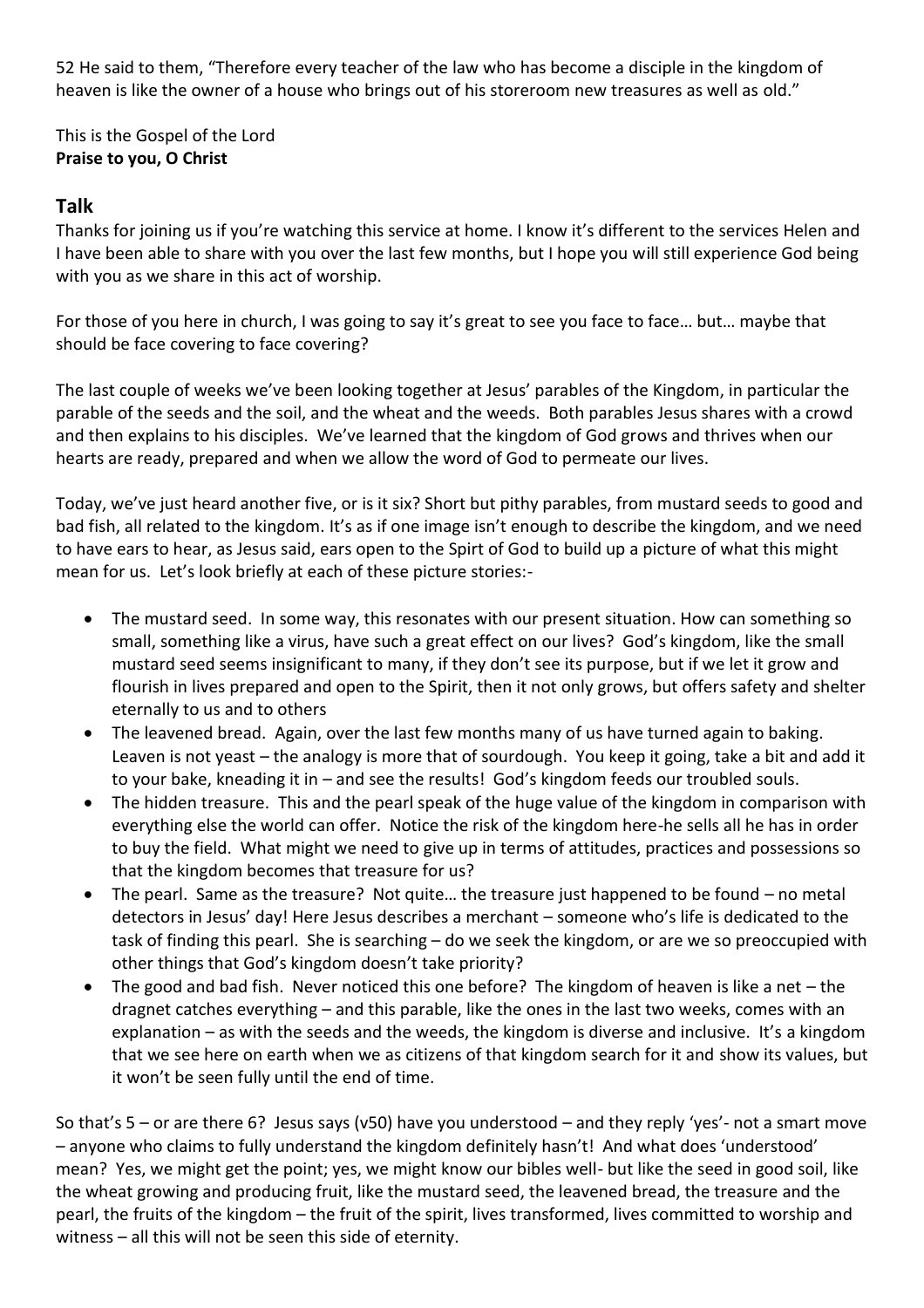What does seeking the kingdom therefore mean for you, and for me? How do we seek the kingdom? How much do we long for the kingdom, how can we reshape our lives to yearn for Jesus the King today?

A prayer of response… Father God, Help us by your Spirit to seek and find your kingdom:

- As tidy as a mustard seed
- As powerful as yeast
- As valuable as a treasure chest
- As wonderful as a precious pearl
- Open to all and yet requires the dedication of our hearts

In Jesus name we pray. **Amen**

## **Music for reflection…**

## **The Creed**

Let us declare our faith in God. **We believe in God the Father, from whom every family in heaven and on earth is named.**

**We believe in God the Son, who lives in our hearts through faith, and fills us with his love.**

**We believe in God the Holy Spirit, who strengthens us with power from on high.**

**We believe in one God; Father, Son and Holy Spirit. Amen.**

### **The prayers** *- the response is* **'May the truths of your kingdom be our strength.'**

God of love and wisdom, in our prayers today we bring to you the nations of the world and their leaders amid growing tensions, accusations and mistrust. We give thanks for those pooling their resources to find a vaccine for the corona virus; for those offering sanctuary to refugees. We remember and pray for those countries where we have family and friends, and all those places whose suffering touches our hearts. Lord… **May the truths of your kingdom be our strength.**

We pray for those industries hardest hit economically; for all who are struggling with self-worth after losing their jobs;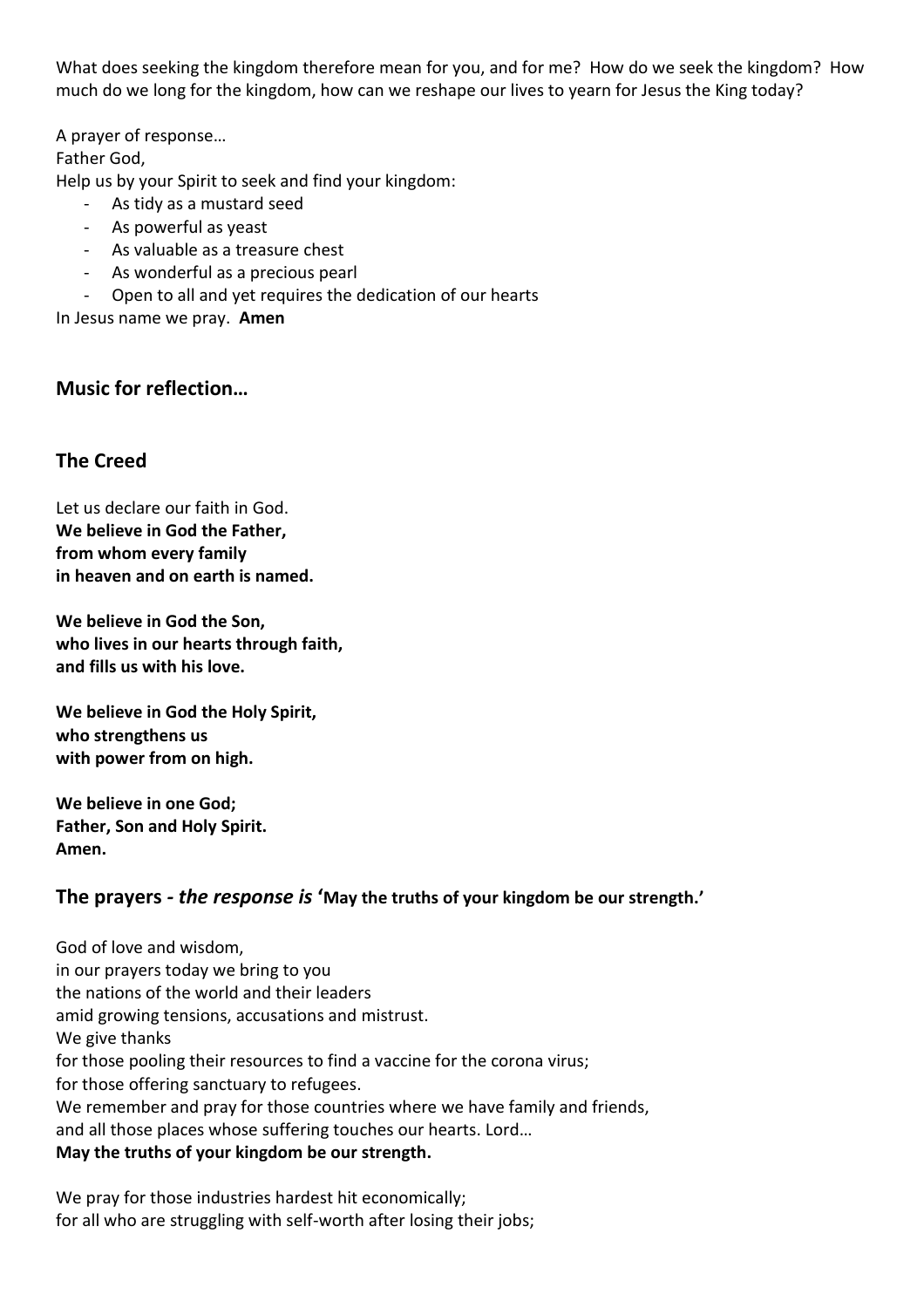for young people applying for university; for those applying for benefits; for charities struggling to cope with increased demand and reduced income. Lord… **May the truths of your kingdom be our strength.**

We pray for churches and places of worship as they welcome congregations back; for courage as they encounter new challenges and joy as they embrace new opportunities. We pray for one another as we reflect on the parables and live out our faith. Lord… **May the truths of your kingdom be our strength.**

We pray for those heading to the coast this summer for days out and holidays; for safety on the roads, on the beaches and in the sea; for those who work in the emergency services; for lifeguards and lifeboat crews. We pray that everyone would respect the environment and we pray for those who collect litter. We pray too for those unable to get away or take a break. Lord… **May the truths of your kingdom be our strength.**

And we pray for those who are ill, those in hospital and those at home; those awaiting operations and treatment; and those receiving palliative care. We remember those who have died, and pray for those who are grieving – especially those who were unable to gather to comfort one another. Lord… **May the truths of your kingdom be our strength.**

We keep a few moments of silence for our own prayers.

Merciful Father, **accept these prayers for the sake of your Son, our Saviour Jesus Christ. Amen.**

Jesus taught us to call God our Father, so in faith and trust we pray:

**Our Father in heaven, hallowed be your name, your kingdom come, your will be done, on earth as in heaven. Give us today our daily bread. Forgive us our sins as we forgive those who sin against us. Lead us not into temptation but deliver us from evil. For the kingdom, the power,**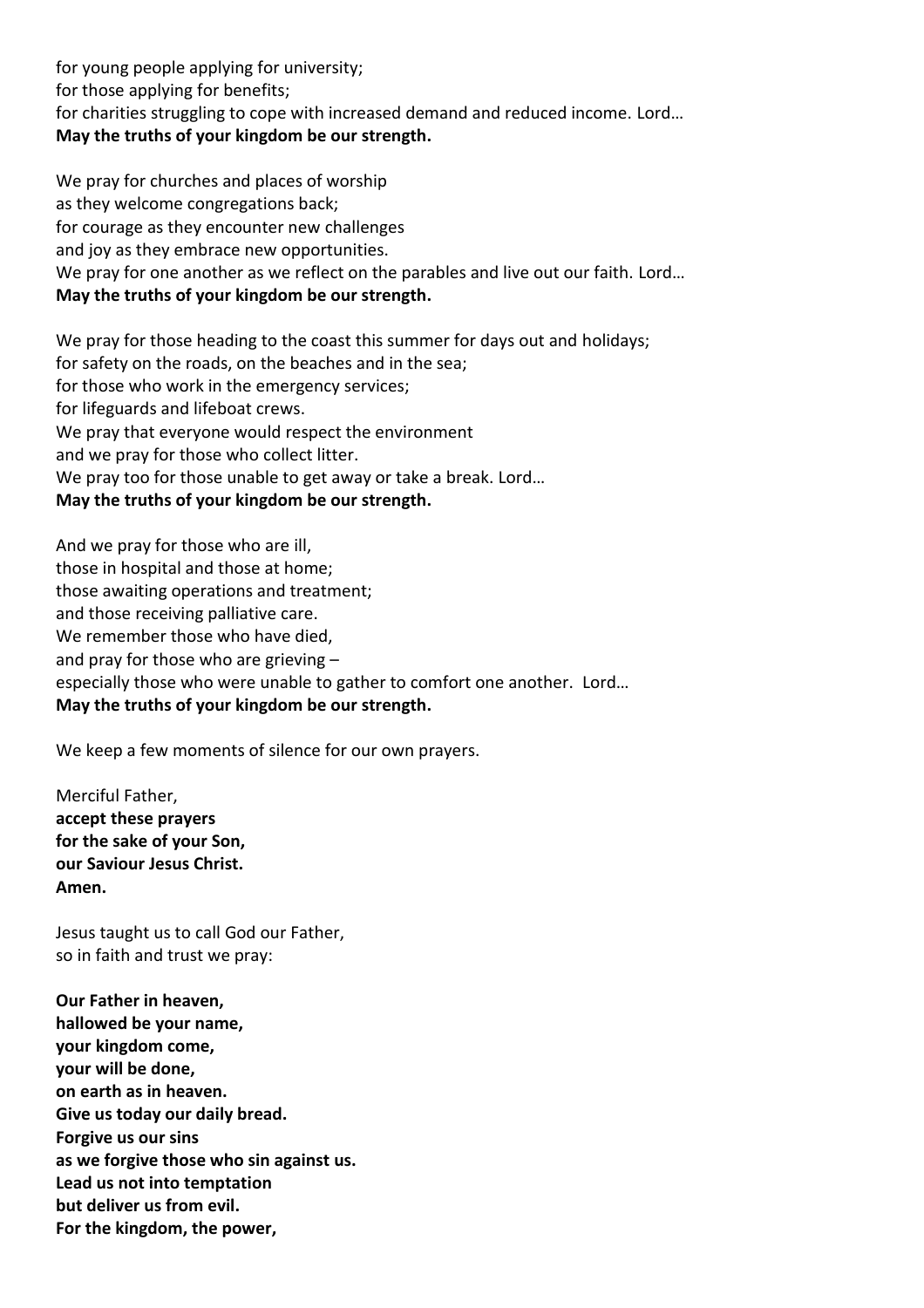**and the glory are yours now and for ever. Amen.**

#### **We share the peace**

Christ is our peace. He has reconciled us to God in one body by the cross. We meet in his name and we share his peace. The peace of the Lord be always with you: **And also with you.**

*Please turn around and share the peace in a non-contact way with those near you*

#### **We remember Jesus words at the Last Supper**

*If you feel able, you are invited when directed to come forward with your arms out to receive Holy Communion in the form of the bread only. Please make your way to the front, and after you have received, return to your seat by turning left and going round the side.*

### **Please enjoy the reflective music during the administration of communion**

### **Closing prayer**

**Lord, please help me to remember** *(touch forehead with finger)* **that when I feel as small as a mustard seed** *(crouch down to the floor)* **you are within me, and I can grow into a mighty tree** *(uncurl and reach as high as you can)* **and share your love and protection with others.** *(stretch out arms towards others)* **Amen**

*Thank you for joining us in worship today. Details of our next services are found on our facebook page*  <https://www.facebook.com/PCDChurches/> w*here you can watch the service live or catch up later, and you'll find this week's notice sheet and other useful information on the church website pcd.org.uk*

*Next week, weather permitting, we meet for a reflective service outside Cudham Church – 11am Sunday 2<sup>nd</sup> August. Helen will be preparing a reflection for families to take part in too. Please bring a chair, and maybe a flask/refreshments so you can chat with others before or after the service at social distance.*

*Please also contact the Vicar, Rev John Musson if you need any help or just for a chat! [vicar@pcd.org.uk](mailto:vicar@pcd.org.uk) 01959540012*

#### **Blessing**

God of the kingdom, may we plant the seeds, may we grow like the yeast, may we seek your treasure,